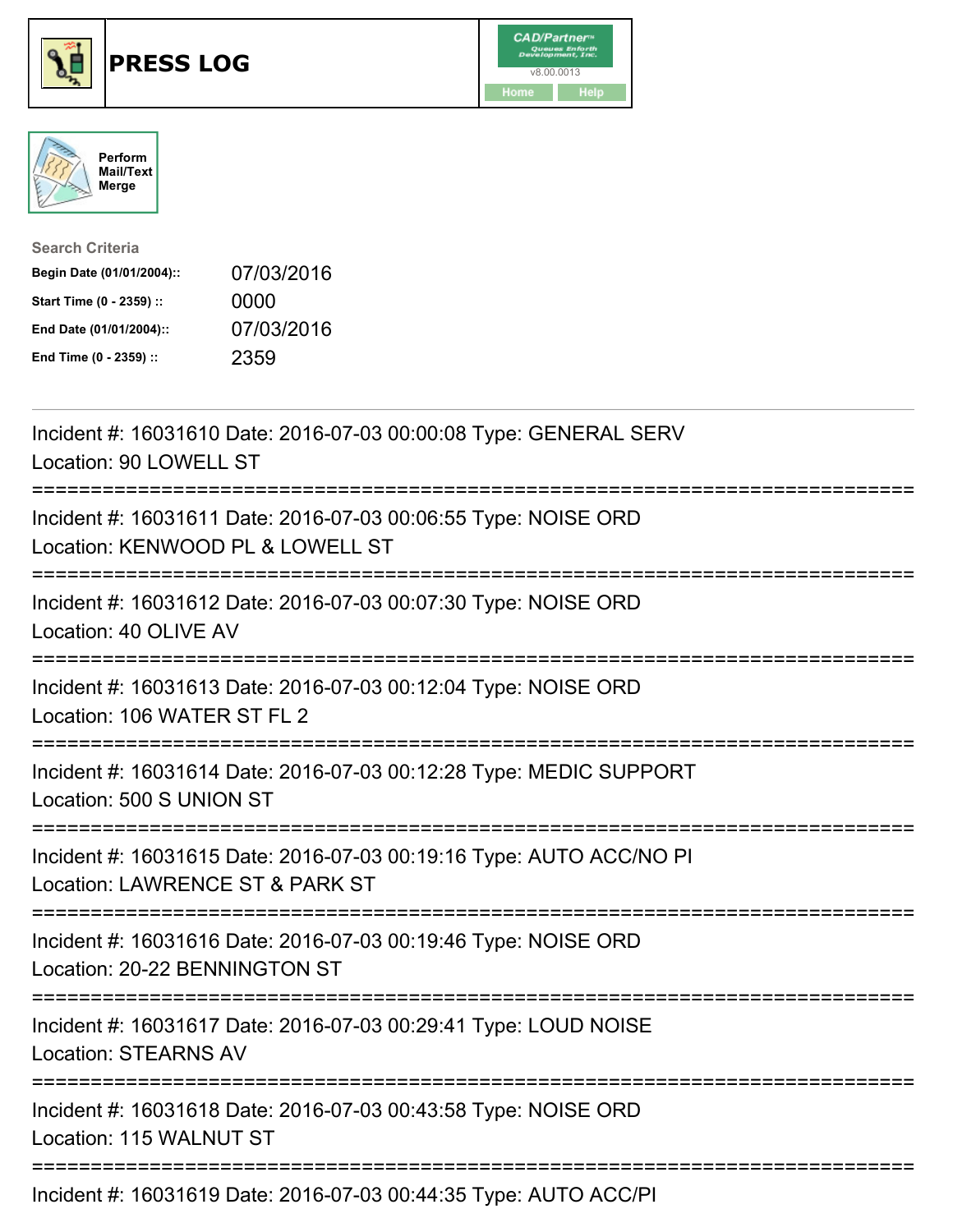| Location: LAWRENCE ST & PARK ST                                                                                                                  |
|--------------------------------------------------------------------------------------------------------------------------------------------------|
| Incident #: 16031620 Date: 2016-07-03 00:52:17 Type: DOMESTIC/PROG<br>Location: 145 HANCOCK ST                                                   |
| Incident #: 16031621 Date: 2016-07-03 01:08:26 Type: FIRE WORKS<br>Location: 276 HAVERHILL ST                                                    |
| Incident #: 16031622 Date: 2016-07-03 01:10:54 Type: NOISE ORD<br>Location: 175 ESSEX ST                                                         |
| Incident #: 16031624 Date: 2016-07-03 01:13:06 Type: NOISE ORD<br><b>Location: LINCOLN CT &amp; ELM</b>                                          |
| Incident #: 16031623 Date: 2016-07-03 01:13:29 Type: M/V STOP<br>Location: BROADWAY & HAVERHILL ST                                               |
| Incident #: 16031625 Date: 2016-07-03 01:20:29 Type: NOISE ORD<br>Location: 73 BASSWOOD ST                                                       |
| Incident #: 16031626 Date: 2016-07-03 01:21:51 Type: AUTO ACC/UNK PI<br>Location: LAWRENCE ST & PARK ST                                          |
| Incident #: 16031627 Date: 2016-07-03 01:25:53 Type: BUILDING CHK<br>Location: 205 BROADWAY                                                      |
| Incident #: 16031628 Date: 2016-07-03 01:25:59 Type: HIT & RUN M/V<br>Location: LINDEN ST & PEARL ST                                             |
| Incident #: 16031629 Date: 2016-07-03 01:37:50 Type: NOISE ORD<br>Location: 2 FLORENCE CT                                                        |
| :=============================<br>Incident #: 16031630 Date: 2016-07-03 01:41:15 Type: BUILDING CHK<br>Location: SAM'S FOOD STORE / 389 BROADWAY |
| ====================<br>Incident #: 16031631 Date: 2016-07-03 01:41:56 Type: NOISE ORD<br>Location: 175 UNION ST                                 |
| Incident #: 16031632 Date: 2016-07-03 01:43:01 Type: DISTURBANCE<br>Location: 249 FARNHAM ST                                                     |
| Incident #: 16031633 Date: 2016-07-03 01:50:45 Type: FIGHT                                                                                       |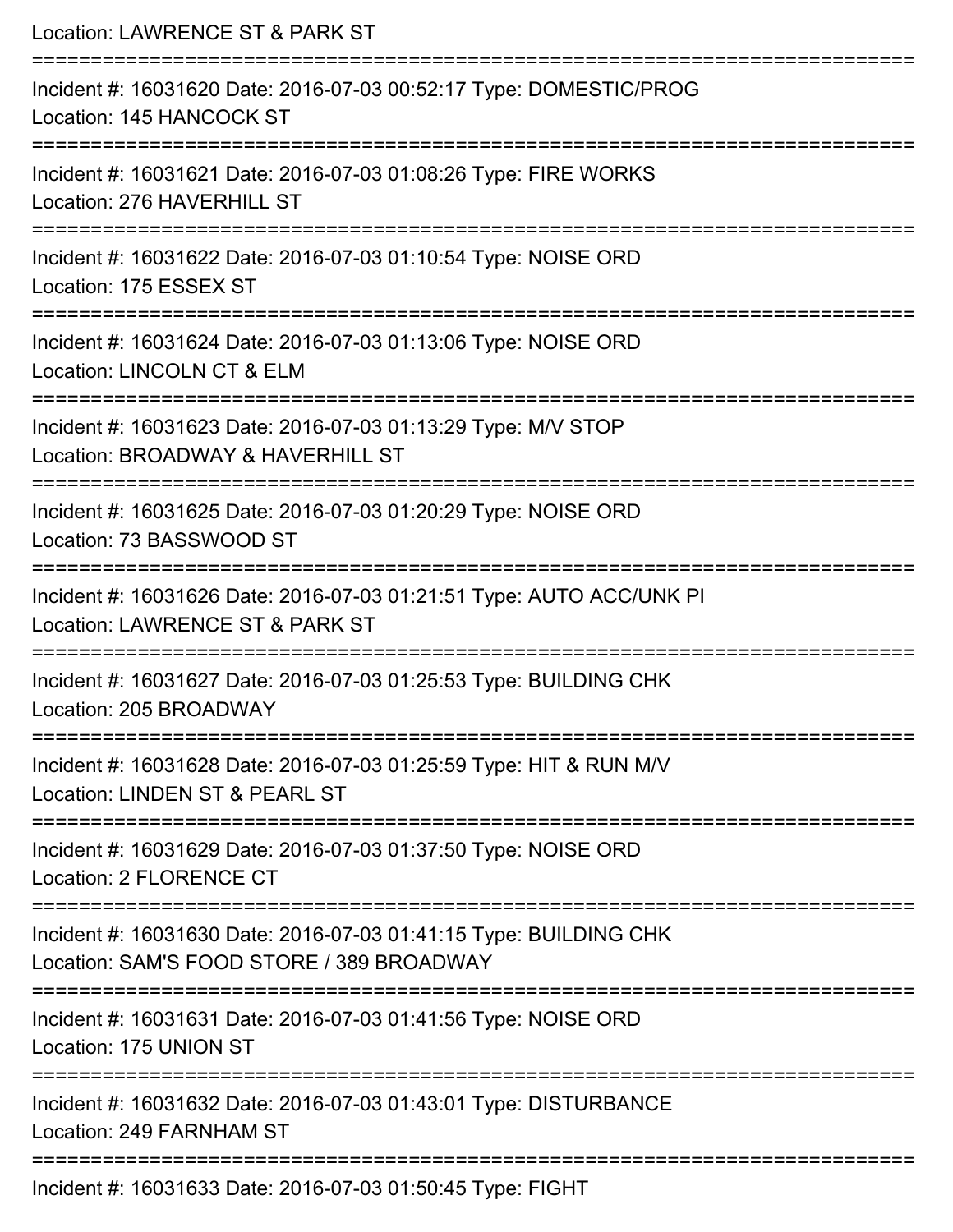| Incident #: 16031634 Date: 2016-07-03 01:51:21 Type: M/V STOP<br>Location: BROADWAY & TREMONT ST                             |
|------------------------------------------------------------------------------------------------------------------------------|
| Incident #: 16031635 Date: 2016-07-03 02:00:10 Type: BUILDING CHK<br>Location: SEVEN ELEVEN / 370 BROADWAY                   |
| Incident #: 16031636 Date: 2016-07-03 02:06:21 Type: M/V STOP<br>Location: CRESCENT ST & HAVERHILL ST                        |
| Incident #: 16031637 Date: 2016-07-03 02:13:59 Type: NOISE ORD<br>Location: 109 ARLINGTON ST                                 |
| Incident #: 16031638 Date: 2016-07-03 02:19:11 Type: M/V STOP<br><b>Location: 8 CARVER ST</b><br>--------------------------- |
| Incident #: 16031639 Date: 2016-07-03 02:22:09 Type: MAN DOWN<br>Location: 168 WILLOW ST                                     |
| Incident #: 16031640 Date: 2016-07-03 02:27:34 Type: BUILDING CHK<br>Location: SAM'S FOOD STORE / 389 BROADWAY               |
| Incident #: 16031641 Date: 2016-07-03 02:27:59 Type: A&B PAST<br>Location: DOMINO'S / 60 S BROADWAY                          |
| Incident #: 16031642 Date: 2016-07-03 02:29:23 Type: SHOTS FIRED<br>Location: 34 POPLAR ST                                   |
| Incident #: 16031644 Date: 2016-07-03 02:36:09 Type: DISTURBANCE<br><b>Location: ARCHER ST</b>                               |
| Incident #: 16031643 Date: 2016-07-03 02:37:42 Type: BUILDING CHK<br>Location: 205 BROADWAY                                  |
| Incident #: 16031646 Date: 2016-07-03 02:44:18 Type: UNWANTEDGUEST<br>Location: 143 E HAVERHILL ST #1 FL REAR                |
| Incident #: 16031645 Date: 2016-07-03 02:45:22 Type: M/V STOP<br>Location: FRANKLIN ST & LOWELL ST                           |
| Incident #: 16031647 Date: 2016-07-03 02:47:20 Type: UNWANTEDGUEST                                                           |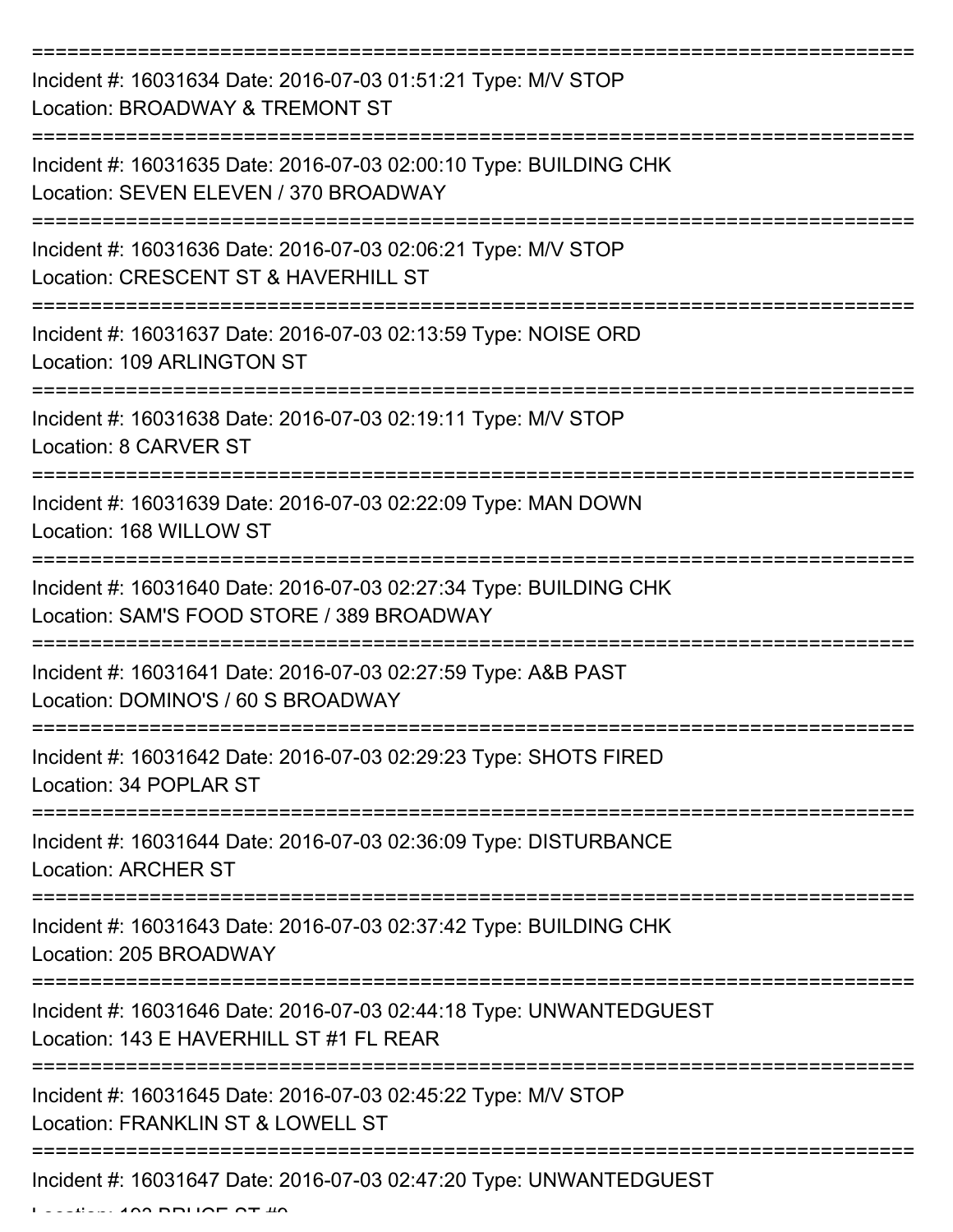| Incident #: 16031648 Date: 2016-07-03 02:47:57 Type: M/V STOP<br>Location: E HAVERHILL ST & MARSTON ST           |
|------------------------------------------------------------------------------------------------------------------|
| Incident #: 16031649 Date: 2016-07-03 02:51:48 Type: MAN DOWN<br>Location: ESSEX ST & NEWBURY ST                 |
| Incident #: 16031650 Date: 2016-07-03 02:53:00 Type: ALARM/BURG<br>Location: BAPTIST RESIDENCE / 55 OSGOOD ST #1 |
| Incident #: 16031651 Date: 2016-07-03 02:54:33 Type: HOME INVASION<br>Location: 30 SAXONIA AV                    |
| Incident #: 16031652 Date: 2016-07-03 02:57:10 Type: THREATS<br><b>Location: 5 BENNINGTON ST</b>                 |
| Incident #: 16031653 Date: 2016-07-03 03:03:43 Type: ROBBERY ARMED<br>Location: 149 WATER ST                     |
| Incident #: 16031654 Date: 2016-07-03 03:17:25 Type: DOMESTIC/PROG<br>Location: 570 S UNION ST #14 FL BACK       |
| Incident #: 16031655 Date: 2016-07-03 03:23:33 Type: M/V STOP<br>Location: 139 WATER ST                          |
| Incident #: 16031656 Date: 2016-07-03 03:23:35 Type: A&B PROG<br>Location: 10 CARRUTHERS PL                      |
| Incident #: 16031657 Date: 2016-07-03 03:24:34 Type: BUILDING CHK<br>Location: 205 BROADWAY                      |
| Incident #: 16031658 Date: 2016-07-03 03:34:12 Type: DISTURBANCE<br>Location: 4 NIGHTINGALE CT                   |
| Incident #: 16031659 Date: 2016-07-03 03:36:26 Type: M/V STOP<br>Location: ACTON ST & BROADWAY                   |
| Incident #: 16031660 Date: 2016-07-03 03:45:30 Type: M/V STOP<br>Location: BROADWAY & CROSS ST                   |
| Incident #: 16031661 Date: 2016-07-03 03:48:10 Type: NOISE ORD                                                   |

Location: 222 BAILEV ST EL 2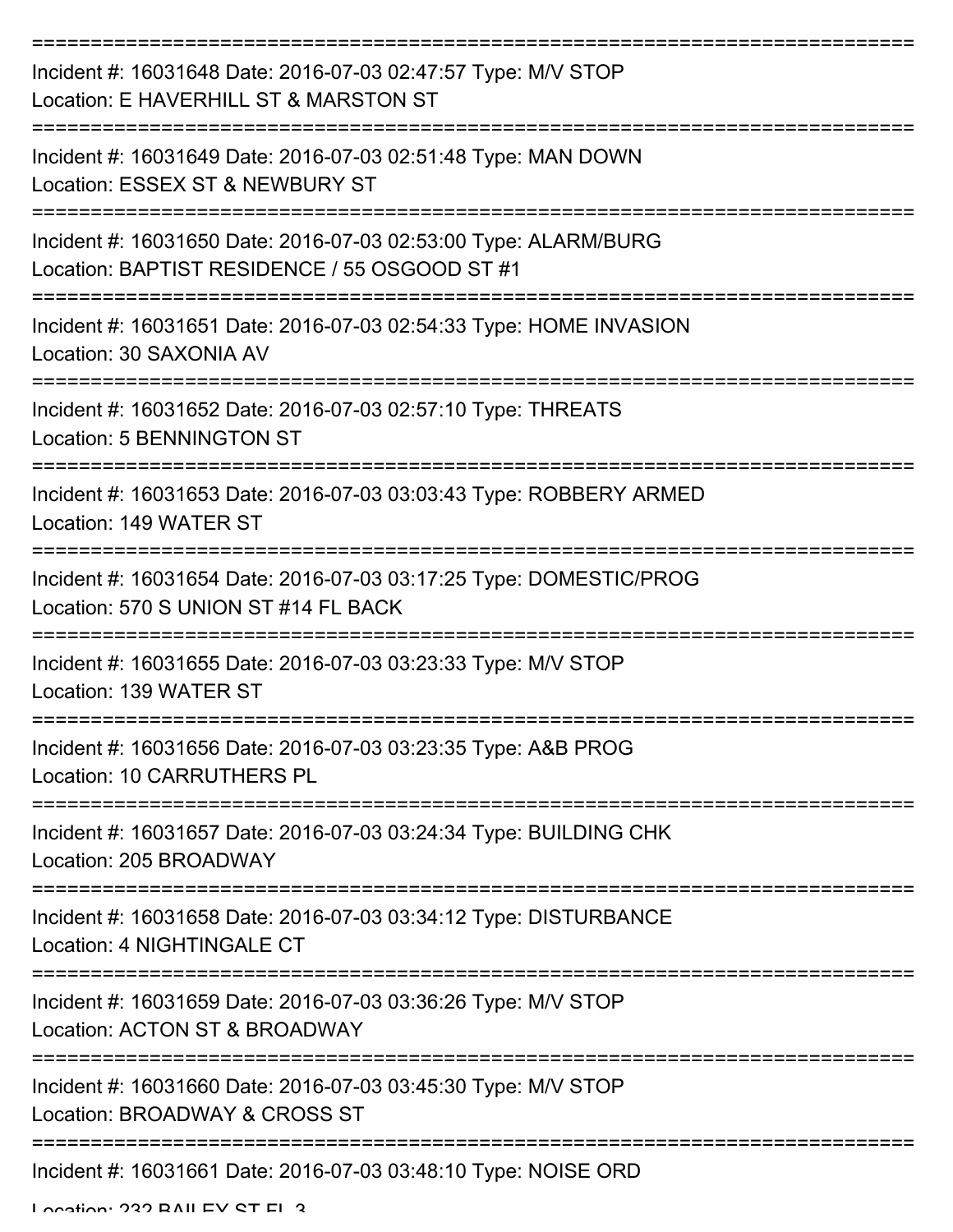| Incident #: 16031662 Date: 2016-07-03 03:53:22 Type: BUILDING CHK<br>Location: SEVEN ELEVEN / 370 BROADWAY     |
|----------------------------------------------------------------------------------------------------------------|
| Incident #: 16031663 Date: 2016-07-03 03:54:38 Type: BUILDING CHK<br>Location: SAM'S FOOD STORE / 389 BROADWAY |
| Incident #: 16031664 Date: 2016-07-03 03:56:38 Type: DISTURBANCE<br>Location: 73 TREMONT ST                    |
| Incident #: 16031665 Date: 2016-07-03 03:59:47 Type: M/V STOP<br>Location: E HAVERHILL                         |
| Incident #: 16031666 Date: 2016-07-03 04:01:32 Type: M/V STOP<br><b>Location: CANAL</b>                        |
| Incident #: 16031667 Date: 2016-07-03 04:06:47 Type: M/V STOP<br>Location: APPLETON ST & METHUEN ST            |
| Incident #: 16031668 Date: 2016-07-03 04:07:14 Type: M/V STOP<br>Location: BROADWAY & LOWELL ST                |
| Incident #: 16031669 Date: 2016-07-03 04:16:30 Type: M/V STOP<br>Location: ISLAND ST & UNION ST                |
| Incident #: 16031670 Date: 2016-07-03 04:17:36 Type: M/V STOP<br>Location: BROADWAY & TREMONT ST               |
| Incident #: 16031671 Date: 2016-07-03 04:17:49 Type: SHOTS FIRED<br>Location: 34 POPLAR ST FL 2                |
| Incident #: 16031672 Date: 2016-07-03 04:24:08 Type: M/V STOP<br>Location: 50 BROADWAY                         |
| Incident #: 16031673 Date: 2016-07-03 04:25:58 Type: M/V STOP<br>Location: 50 BROADWAY                         |
| Incident #: 16031674 Date: 2016-07-03 04:31:34 Type: M/V STOP<br>Location: BASSWOOD ST & JUNIPER ST            |
| Incident #: 16031675 Date: 2016-07-03 04:33:21 Type: BUILDING CHK<br>Location: HAMPSHIRE ST & PARK ST          |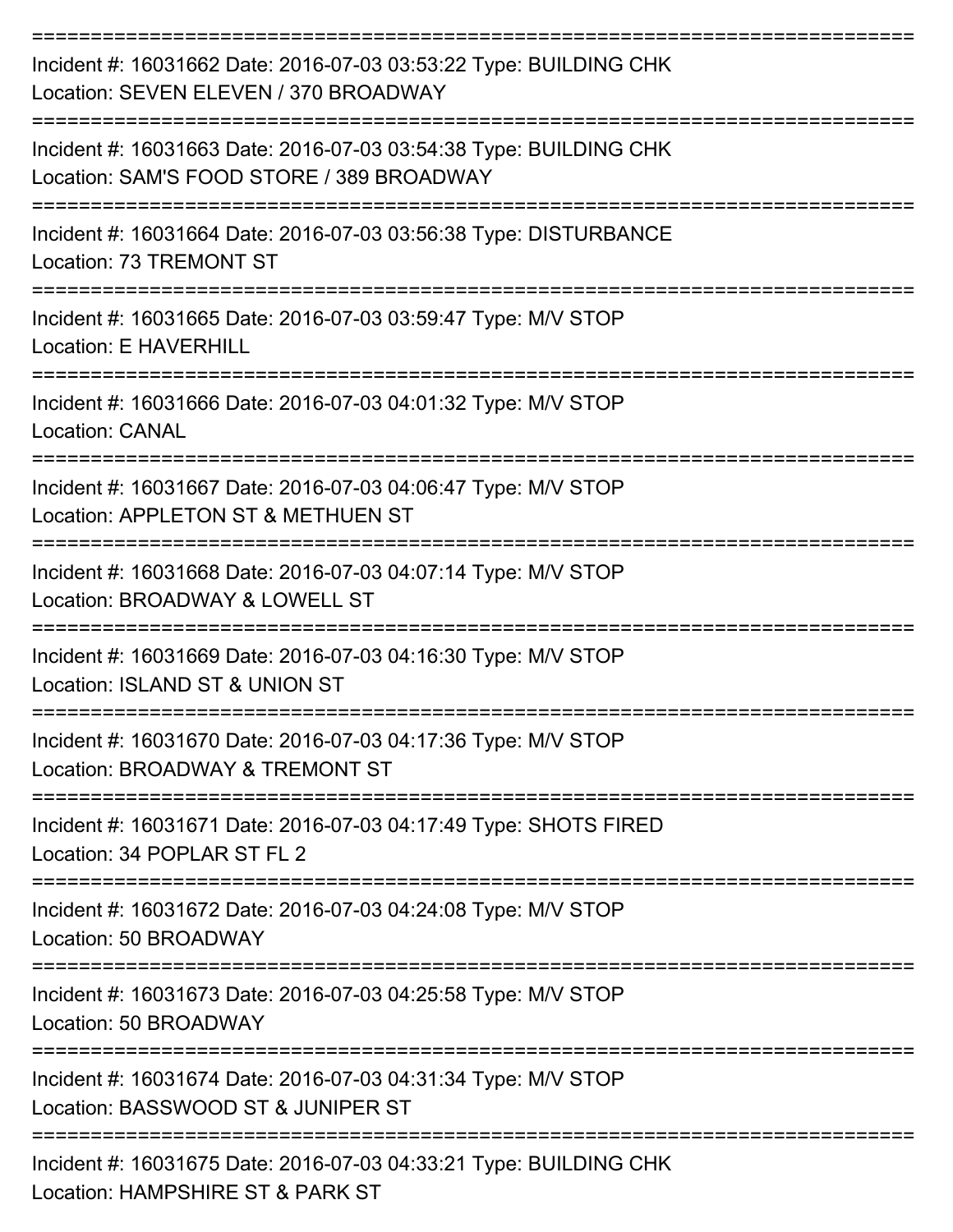| Incident #: 16031676 Date: 2016-07-03 05:04:17 Type: NOISE ORD<br>Location: 48 WILLOW ST                                       |
|--------------------------------------------------------------------------------------------------------------------------------|
| Incident #: 16031677 Date: 2016-07-03 05:12:22 Type: M/V STOP<br><b>Location: HAMPSHIRE ST</b>                                 |
| Incident #: 16031678 Date: 2016-07-03 05:12:58 Type: NOISE ORD<br>Location: 453 S BROADWAY<br>================================ |
| Incident #: 16031679 Date: 2016-07-03 05:13:56 Type: BUILDING CHK<br>Location: BIG N' BEEFY / 415 BROADWAY                     |
| Incident #: 16031680 Date: 2016-07-03 05:17:41 Type: M/V STOP<br>Location: PARK ST & WILLOW ST                                 |
| Incident #: 16031681 Date: 2016-07-03 05:21:42 Type: GENERAL SERV<br>Location: 351 ESSEX ST #6A                                |
| Incident #: 16031682 Date: 2016-07-03 05:26:23 Type: NOISE ORD<br>Location: 48 WILLOW ST FL 1                                  |
| Incident #: 16031683 Date: 2016-07-03 05:41:05 Type: ALARM/BURG<br>Location: DAIRY QUEEN / 190 S UNION ST                      |
| Incident #: 16031684 Date: 2016-07-03 05:42:23 Type: DRUG OVERDOSE<br>Location: DAYBREAK SHELTER / 19 WINTER ST                |
| Incident #: 16031685 Date: 2016-07-03 05:54:10 Type: BUILDING CHK<br>Location: ELAINES FISH + CHIP / 234 HAMPSHIRE ST          |
| Incident #: 16031686 Date: 2016-07-03 06:34:27 Type: NOISE ORD<br>Location: 48 WILLOW ST                                       |
| Incident #: 16031687 Date: 2016-07-03 06:40:46 Type: MV/BLOCKING<br>Location: 88 OSGOOD ST                                     |
| Incident #: 16031688 Date: 2016-07-03 07:03:37 Type: ALARM/BURG<br>Location: DAIRY QUEEN / 190 S UNION ST                      |
| Incident #: 16031689 Date: 2016-07-03 07:52:43 Type: MAL DAMAGE<br>Location: 9 BODWELL ST FL 2                                 |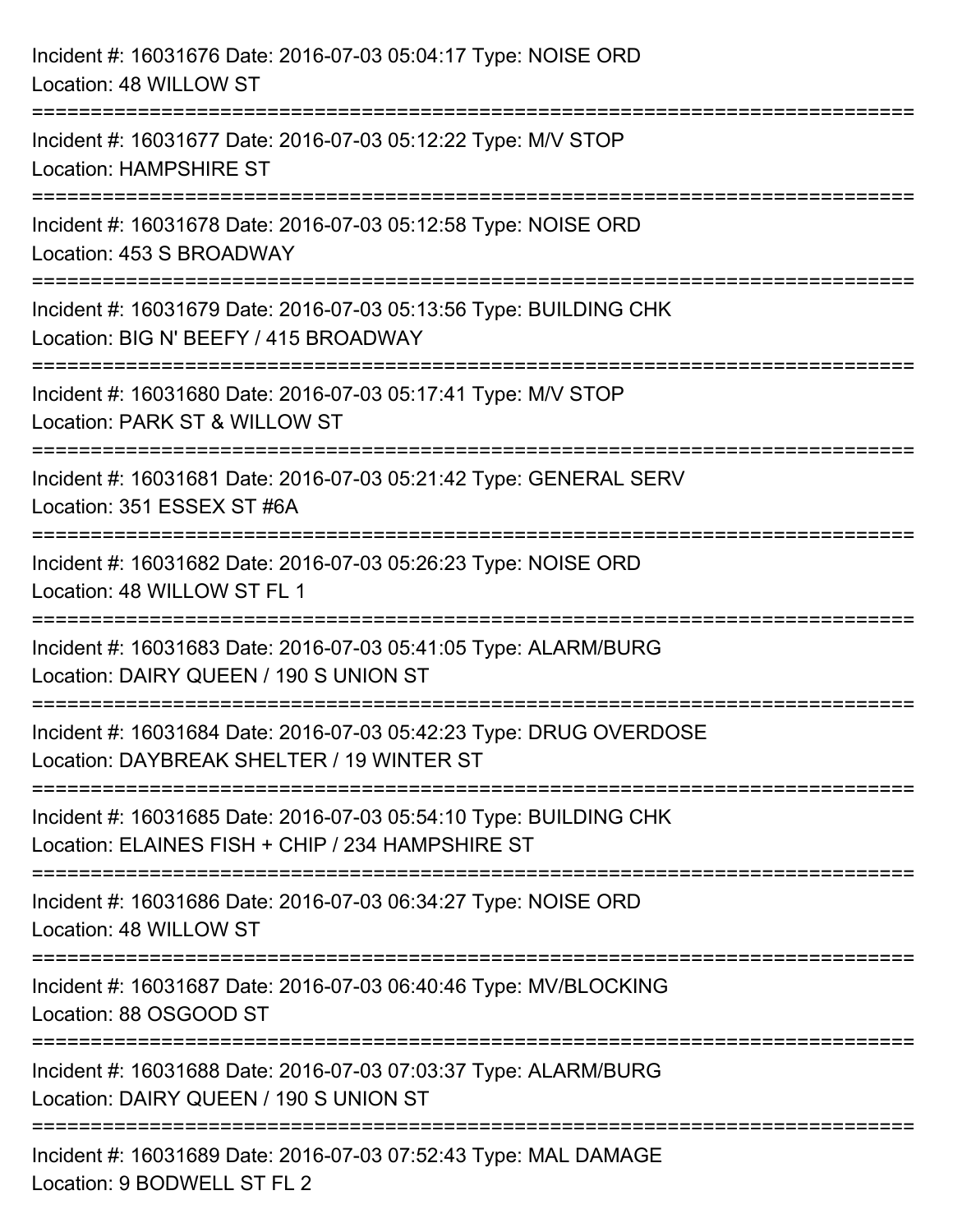| Incident #: 16031690 Date: 2016-07-03 07:57:45 Type: M/V STOP<br>Location: HAMPSHIRE ST & LOWELL ST                      |
|--------------------------------------------------------------------------------------------------------------------------|
| Incident #: 16031691 Date: 2016-07-03 08:07:26 Type: ALARM/BURG<br>Location: NISSAN / 1 COMMONWEALTH DR                  |
| Incident #: 16031692 Date: 2016-07-03 08:11:13 Type: ALARM/BURG<br>Location: 190 S UNION ST                              |
| Incident #: 16031693 Date: 2016-07-03 08:34:27 Type: ALARM/BURG<br>Location: DOCTORS CENTER / 100 AMESBURY ST            |
| Incident #: 16031694 Date: 2016-07-03 08:37:59 Type: M/V STOP<br>Location: 590 S BROADWAY                                |
| Incident #: 16031696 Date: 2016-07-03 09:11:11 Type: CK WELL BEING<br>Location: 24 EASTON ST                             |
| Incident #: 16031695 Date: 2016-07-03 09:12:12 Type: PARK & WALK<br>Location: BRADFORD ST & BROADWAY<br>==========       |
| Incident #: 16031697 Date: 2016-07-03 09:26:28 Type: INVEST CONT<br>Location: 8 PORTLAND ST                              |
| Incident #: 16031698 Date: 2016-07-03 09:28:27 Type: ALARM OF FIRE<br>Location: 96 OSGOOD ST                             |
| Incident #: 16031699 Date: 2016-07-03 09:45:15 Type: RECOV/STOL/MV<br>Location: LAWRENCE GENERAL HOSPITAL / 1 GENERAL ST |
| Incident #: 16031700 Date: 2016-07-03 09:49:48 Type: DRUG VIO<br>Location: JB LOUNGE / 151 S UNION ST                    |
| Incident #: 16031701 Date: 2016-07-03 09:59:39 Type: ASSSIT OTHER PD<br>Location: 18 MELROSE ST                          |
| Incident #: 16031702 Date: 2016-07-03 10:01:04 Type: PARK & WALK<br>Location: BRADFORD ST & BROADWAY                     |
| Incident #: 16031703 Date: 2016-07-03 10:06:43 Type: PARK & WALK<br>Location: MARKET ST & S UNION ST                     |

===========================================================================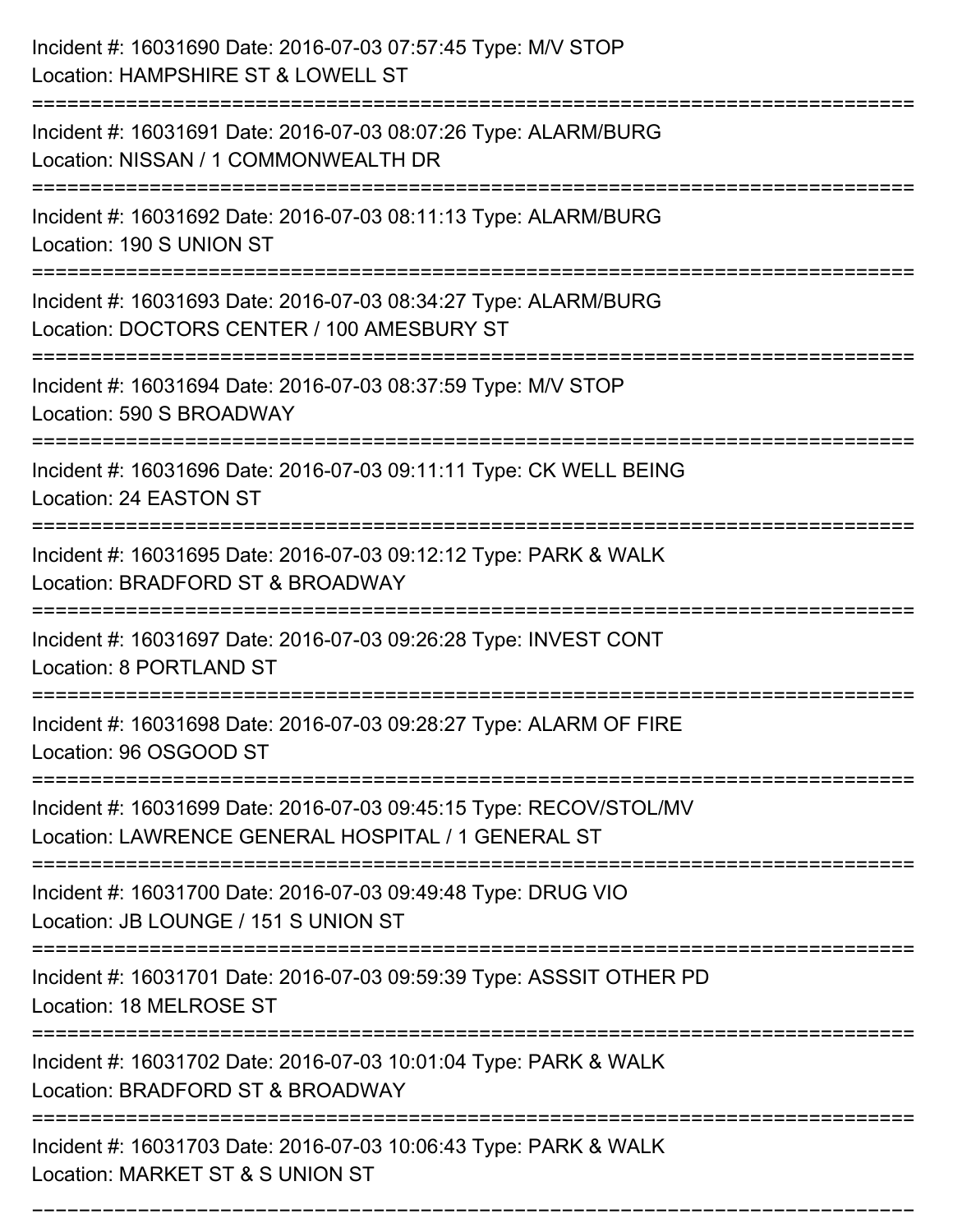| Incident #: 16031704 Date: 2016-07-03 10:19:50 Type: THREATS/PROG<br>Location: 45 BROADWAY #A307         |
|----------------------------------------------------------------------------------------------------------|
| Incident #: 16031705 Date: 2016-07-03 10:39:16 Type: DOMESTIC/PROG<br>Location: 390 S UNION ST           |
| Incident #: 16031706 Date: 2016-07-03 10:48:48 Type: STOL/MV/PAS<br>Location: 52 KING ST                 |
| Incident #: 16031707 Date: 2016-07-03 11:00:57 Type: PARK & WALK<br>Location: MARKET ST & S UNION ST     |
| Incident #: 16031708 Date: 2016-07-03 11:02:11 Type: PARK & WALK<br>Location: BRADFORD ST & BROADWAY     |
| Incident #: 16031709 Date: 2016-07-03 11:13:40 Type: DK (DRUNK)<br>Location: TARBOX SCHOOL / 59 ALDER ST |
| Incident #: 16031710 Date: 2016-07-03 11:26:14 Type: DOMESTIC/PAST<br>Location: TEDESCHI / 390 S UNION   |
| Incident #: 16031711 Date: 2016-07-03 11:33:39 Type: M/V STOP<br>Location: LAKE ST & WASHINGTON ST       |
| Incident #: 16031712 Date: 2016-07-03 11:43:07 Type: M/V STOP<br>Location: HAVERHILL ST & MAY ST         |
| Incident #: 16031713 Date: 2016-07-03 11:57:22 Type: M/V STOP<br>Location: 7 BROADWAY                    |
| Incident #: 16031714 Date: 2016-07-03 11:58:52 Type: M/V STOP<br>Location: NESMITH ST & RIVERSIDE DR     |
| Incident #: 16031715 Date: 2016-07-03 12:03:21 Type: M/V STOP<br>Location: OSGOOD ST & SALEM ST          |
| Incident #: 16031716 Date: 2016-07-03 12:04:47 Type: STOL/MV/PAS<br>Location: 5 JENNINGS ST FL 1ST       |
| Incident #: 16031717 Date: 2016-07-03 12:06:10 Type: M/V STOP<br>Location: CANAL ST & MILL ST            |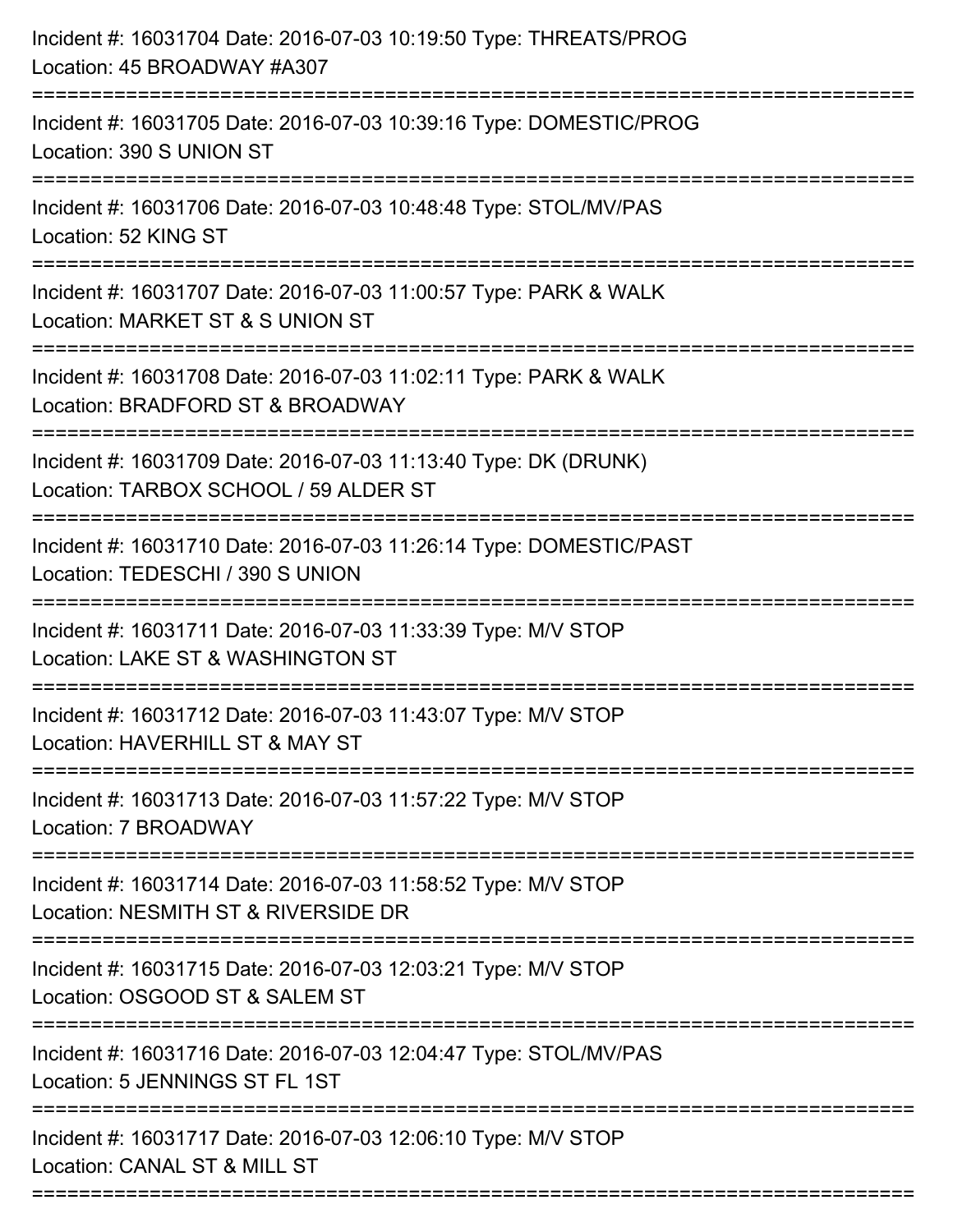Location: OSGOOD ST & SALEM ST =========================================================================== Incident #: 16031719 Date: 2016-07-03 12:13:04 Type: M/V STOP Location: MAY & MANCHESTER =========================================================================== Incident #: 16031720 Date: 2016-07-03 12:15:58 Type: THREATS Location: 32 BRADFORD ST =========================================================================== Incident #: 16031721 Date: 2016-07-03 12:19:54 Type: M/V STOP Location: BROADWAY & HAVERHILL ST =========================================================================== Incident #: 16031722 Date: 2016-07-03 12:20:50 Type: M/V STOP Location: OSGOOD ST & SALEM ST =========================================================================== Incident #: 16031723 Date: 2016-07-03 12:25:46 Type: M/V STOP Location: GREENFIELD ST & OSGOOD ST =========================================================================== Incident #: 16031724 Date: 2016-07-03 12:29:20 Type: M/V STOP Location: GREENFIELD ST & OSGOOD ST =========================================================================== Incident #: 16031726 Date: 2016-07-03 12:38:07 Type: DOMESTIC/PROG Location: 55 OSGOOD ST #1 =========================================================================== Incident #: 16031725 Date: 2016-07-03 12:38:10 Type: M/V STOP Location: LAWRENCE ST & LEXINGTON ST =========================================================================== Incident #: 16031727 Date: 2016-07-03 12:41:32 Type: THREATS Location: 122 MYRTLE ST =========================================================================== Incident #: 16031728 Date: 2016-07-03 12:46:32 Type: THREATS Location: 134 AMESBURY ST =========================================================================== Incident #: 16031729 Date: 2016-07-03 12:53:33 Type: THREATS Location: 134 AMESBURY ST =========================================================================== Incident #: 16031730 Date: 2016-07-03 13:13:06 Type: LOUD NOISE Location: 136 EXCHANGE ST =========================================================================== Incident #: 16031731 Date: 2016-07-03 13:14:09 Type: NOISE ORD Location: FERRY ST & HIGH ST ===========================================================================

Incident #: 16031732 Date: 2016 07 03 14:24:58 Type: WIRE DOWN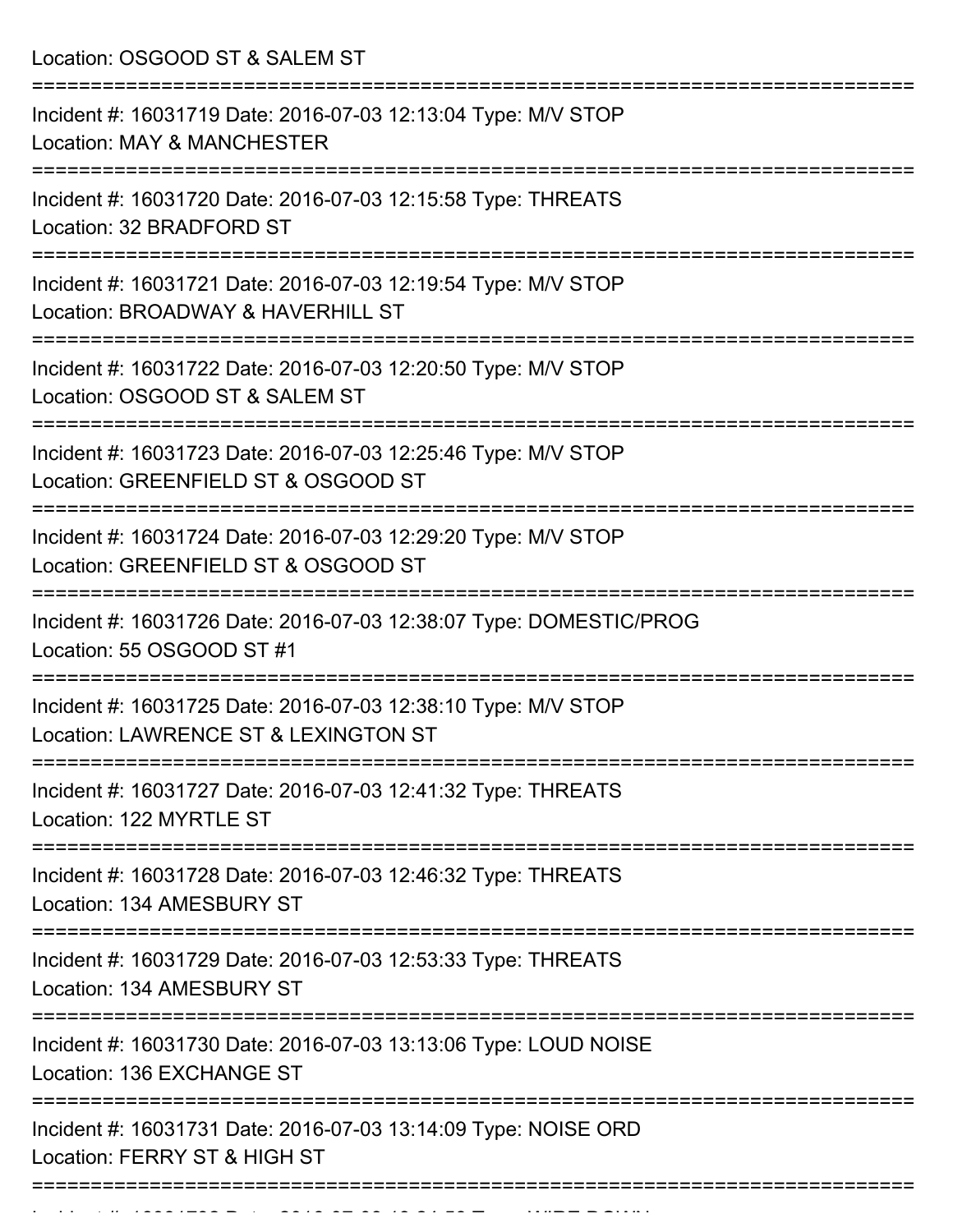Location: 17 BLAKEMORE CT =========================================================================== Incident #: 16031733 Date: 2016-07-03 13:30:31 Type: AUTO ACC/PI Location: 322 WALNUT ST =========================================================================== Incident #: 16031734 Date: 2016-07-03 14:10:08 Type: NOISE ORD Location: 464 HIGH =========================================================================== Incident #: 16031735 Date: 2016-07-03 14:17:05 Type: M/V STOP Location: S UNION ST & WINTHROP AV =========================================================================== Incident #: 16031736 Date: 2016-07-03 14:21:10 Type: M/V STOP Location: ANDOVER ST & BLANCHARD ST =========================================================================== Incident #: 16031737 Date: 2016-07-03 14:31:49 Type: E911 HANGUP Location: HIGGINS / 180 CRAWFORD ST =========================================================================== Incident #: 16031738 Date: 2016-07-03 14:34:33 Type: DOMESTIC/PAST Location: 205 WALNUT ST =========================================================================== Incident #: 16031739 Date: 2016-07-03 14:48:54 Type: NOISE ORD Location: 47 PEARL ST =========================================================================== Incident #: 16031740 Date: 2016-07-03 15:14:45 Type: A&B PAST Location: 18 BELLEVUE ST =========================================================================== Incident #: 16031742 Date: 2016-07-03 15:18:10 Type: DISABLED MV Location: 350 WINTHROP AV =========================================================================== Incident #: 16031741 Date: 2016-07-03 15:19:09 Type: ASSSIT AMBULANC Location: 129 BOWDOIN ST =========================================================================== Incident #: 16031743 Date: 2016-07-03 15:30:58 Type: NOISE ORD Location: 79 BODWELL ST =========================================================================== Incident #: 16031744 Date: 2016-07-03 15:38:32 Type: AUTO ACC/UNK PI Location: TOWERHILL TOWING / 354 WATER ST =========================================================================== Incident #: 16031745 Date: 2016-07-03 15:46:42 Type: NOISE ORD Location: 31 MILTON ST ===========================================================================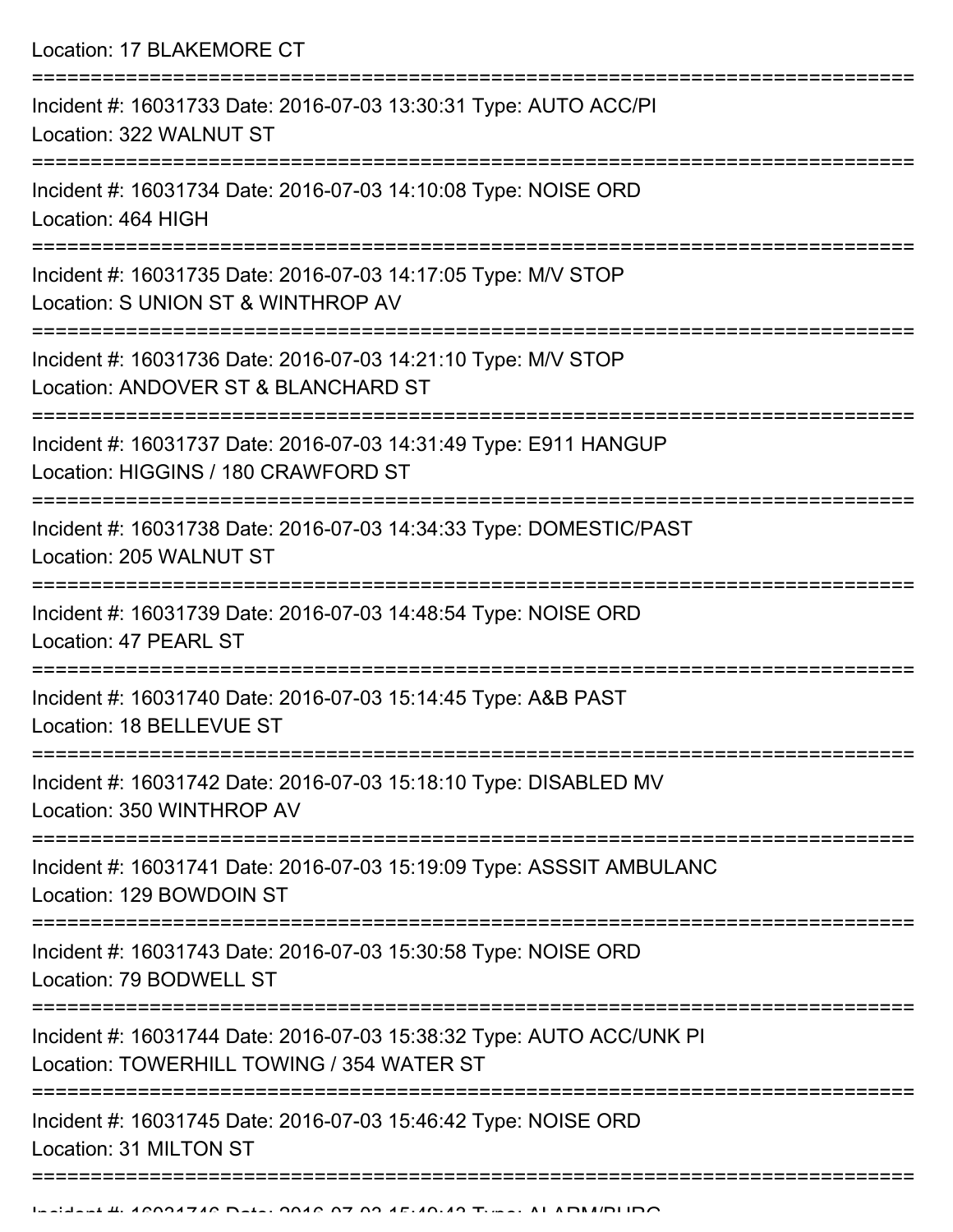| Location: 9 BERKELEY CT                                                                                                  |
|--------------------------------------------------------------------------------------------------------------------------|
| Incident #: 16031747 Date: 2016-07-03 15:58:06 Type: DRUG VIO<br>Location: 120 MYRTLE ST                                 |
| Incident #: 16031748 Date: 2016-07-03 16:07:47 Type: NOISE ORD<br>Location: 26 KENDALL ST<br>=========================== |
| Incident #: 16031749 Date: 2016-07-03 16:31:14 Type: ALARM/BURG<br>Location: 1 INTERNATIONAL WY                          |
| Incident #: 16031750 Date: 2016-07-03 17:10:31 Type: DISTURBANCE<br>Location: 31 KATHERINE ST                            |
| Incident #: 16031751 Date: 2016-07-03 17:13:43 Type: MAN DOWN<br>Location: 111 SALEM ST                                  |
| Incident #: 16031752 Date: 2016-07-03 17:17:31 Type: MISSING PERS<br>Location: 25 WARREN ST                              |
| Incident #: 16031753 Date: 2016-07-03 17:19:05 Type: MAN DOWN<br>Location: 57 PHILLIPS ST                                |
| Incident #: 16031754 Date: 2016-07-03 17:23:25 Type: M/V STOP<br><b>Location: FALLS BRIDGE</b>                           |
| Incident #: 16031755 Date: 2016-07-03 17:25:33 Type: DOMESTIC/PROG<br>Location: 352 ANDOVER ST                           |
| Incident #: 16031756 Date: 2016-07-03 17:26:12 Type: NOISE ORD<br>Location: 26 CHESTER ST                                |
| Incident #: 16031757 Date: 2016-07-03 17:28:23 Type: M/V STOP<br>Location: AMESBURY ST & LAWRENCE ST                     |
| Incident #: 16031758 Date: 2016-07-03 17:28:37 Type: NOISE ORD<br><b>Location: BOAT RAMP</b>                             |
| Incident #: 16031759 Date: 2016-07-03 17:31:06 Type: AUTO ACC/PI<br>Location: AMES ST & ESSEX ST                         |

Incident #: 16031760 Date: 2016-07-03 17:33:28 Type: MAN DOWN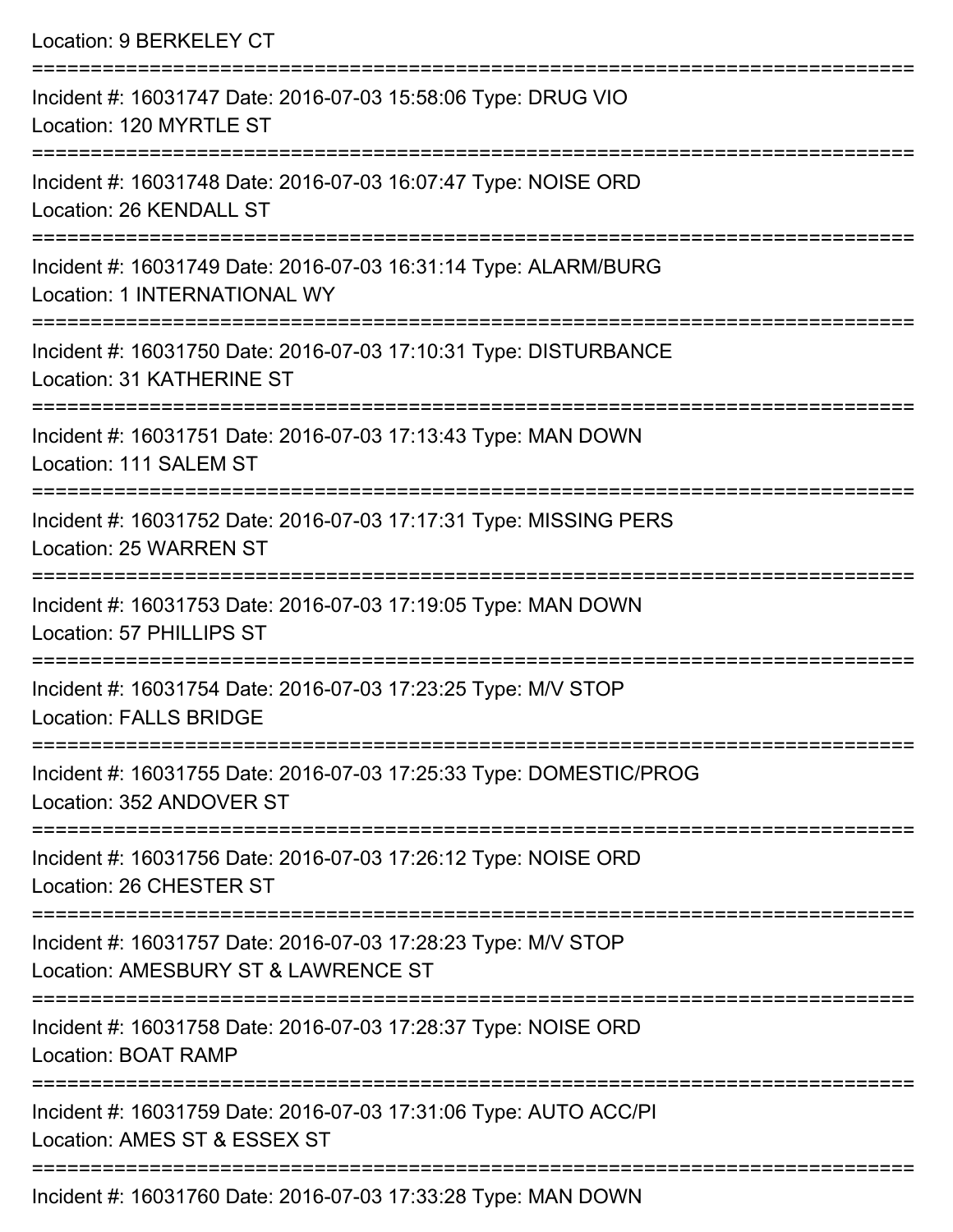| Incident #: 16031761 Date: 2016-07-03 17:36:39 Type: NOISE ORD<br>Location: 1 MILL ST                          |
|----------------------------------------------------------------------------------------------------------------|
| Incident #: 16031762 Date: 2016-07-03 17:49:49 Type: NOISE ORD<br>Location: HAMPSHIRE ST & HOLTEN ST           |
| Incident #: 16031763 Date: 2016-07-03 17:50:45 Type: ANIMAL COMPL<br>Location: 290 SALEM ST                    |
| Incident #: 16031764 Date: 2016-07-03 17:54:58 Type: NOISE ORD<br>Location: 76-78 WATER ST                     |
| Incident #: 16031765 Date: 2016-07-03 18:27:40 Type: ALARMS<br>Location: 8 CARVER ST<br>---------------------- |
| Incident #: 16031766 Date: 2016-07-03 18:32:36 Type: MISSING PERS<br>Location: 3 DANFORTH ST                   |
| Incident #: 16031767 Date: 2016-07-03 18:35:14 Type: DOMESTIC/PROG<br>Location: 182 PROSPECT ST                |
| Incident #: 16031768 Date: 2016-07-03 18:35:59 Type: NOISE ORD<br>Location: 130 HIGH ST                        |
| Incident #: 16031769 Date: 2016-07-03 18:41:25 Type: MISSING PERS<br>Location: 378 AMES ST                     |
| Incident #: 16031771 Date: 2016-07-03 18:45:20 Type: NOISE ORD<br>Location: ARLINGTON ST & SPRUCE ST           |
| Incident #: 16031770 Date: 2016-07-03 18:45:23 Type: M/V STOP<br>Location: MT VERNON ST & S BROADWAY           |
| Incident #: 16031772 Date: 2016-07-03 18:46:05 Type: M/V STOP<br>Location: HAMPSHIRE ST & LOWELL ST            |
| Incident #: 16031773 Date: 2016-07-03 18:55:22 Type: M/V STOP<br>Location: 169 HAVERHILL ST                    |
| Incident #: 16031774 Date: 2016-07-03 18:57:23 Type: DISTURBANCE                                               |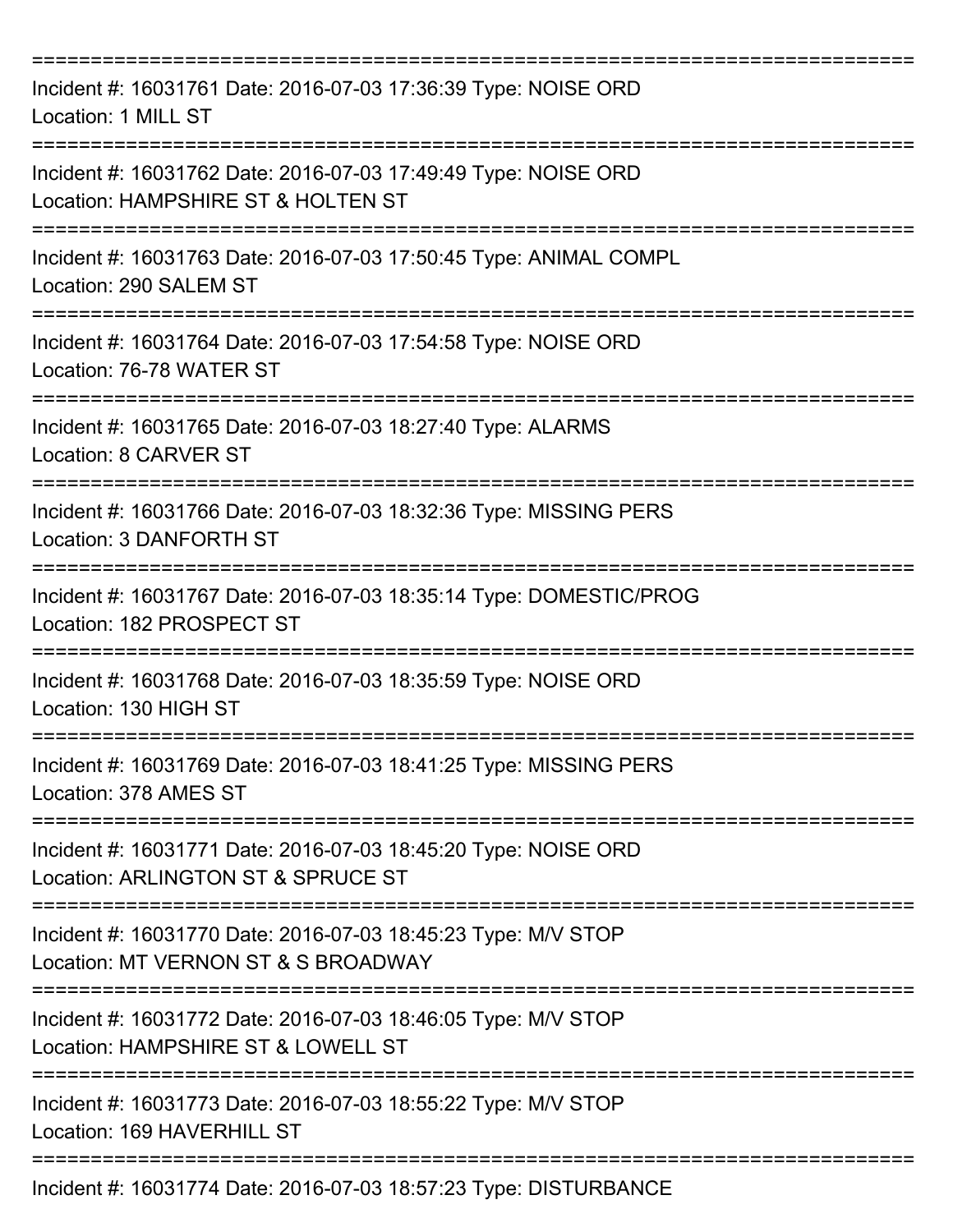| Incident #: 16031775 Date: 2016-07-03 19:03:26 Type: DISTURBANCE<br>Location: 401 CANAL ST                    |
|---------------------------------------------------------------------------------------------------------------|
| Incident #: 16031776 Date: 2016-07-03 19:04:50 Type: NOISE ORD<br>Location: 104 GREENWOOD ST                  |
| Incident #: 16031777 Date: 2016-07-03 19:11:06 Type: NOISE ORD<br>Location: 253 JACKSON ST                    |
| Incident #: 16031778 Date: 2016-07-03 19:22:29 Type: NOISE ORD<br>Location: 350 S BROADWAY                    |
| Incident #: 16031779 Date: 2016-07-03 19:32:20 Type: ANIMAL COMPL<br>Location: 38 MILTON ST FL 1              |
| Incident #: 16031780 Date: 2016-07-03 19:33:19 Type: NOISE ORD<br>Location: 64 NEWTON ST                      |
| Incident #: 16031781 Date: 2016-07-03 19:37:25 Type: M/V STOP<br>Location: AVON ST & JACKSON ST<br>========== |
| Incident #: 16031782 Date: 2016-07-03 19:42:45 Type: NOISE ORD<br>Location: 9-11 DEBBIE LN                    |
| Incident #: 16031783 Date: 2016-07-03 19:57:34 Type: NOISE ORD<br>Location: 151 SYLVESTER ST                  |
| Incident #: 16031784 Date: 2016-07-03 19:58:14 Type: DISTURBANCE<br>Location: 21 WOODLAND CT                  |
| Incident #: 16031785 Date: 2016-07-03 20:01:34 Type: NOISE ORD<br>Location: 26 CHESTER ST                     |
| Incident #: 16031786 Date: 2016-07-03 20:05:40 Type: SUS PERS/MV<br>Location: 500 LOWELL ST                   |
| Incident #: 16031787 Date: 2016-07-03 20:14:46 Type: NOISE ORD<br>Location: 22 IRENE ST                       |
| Incident #: 16031788 Date: 2016-07-03 20:15:54 Type: NOISE ORD                                                |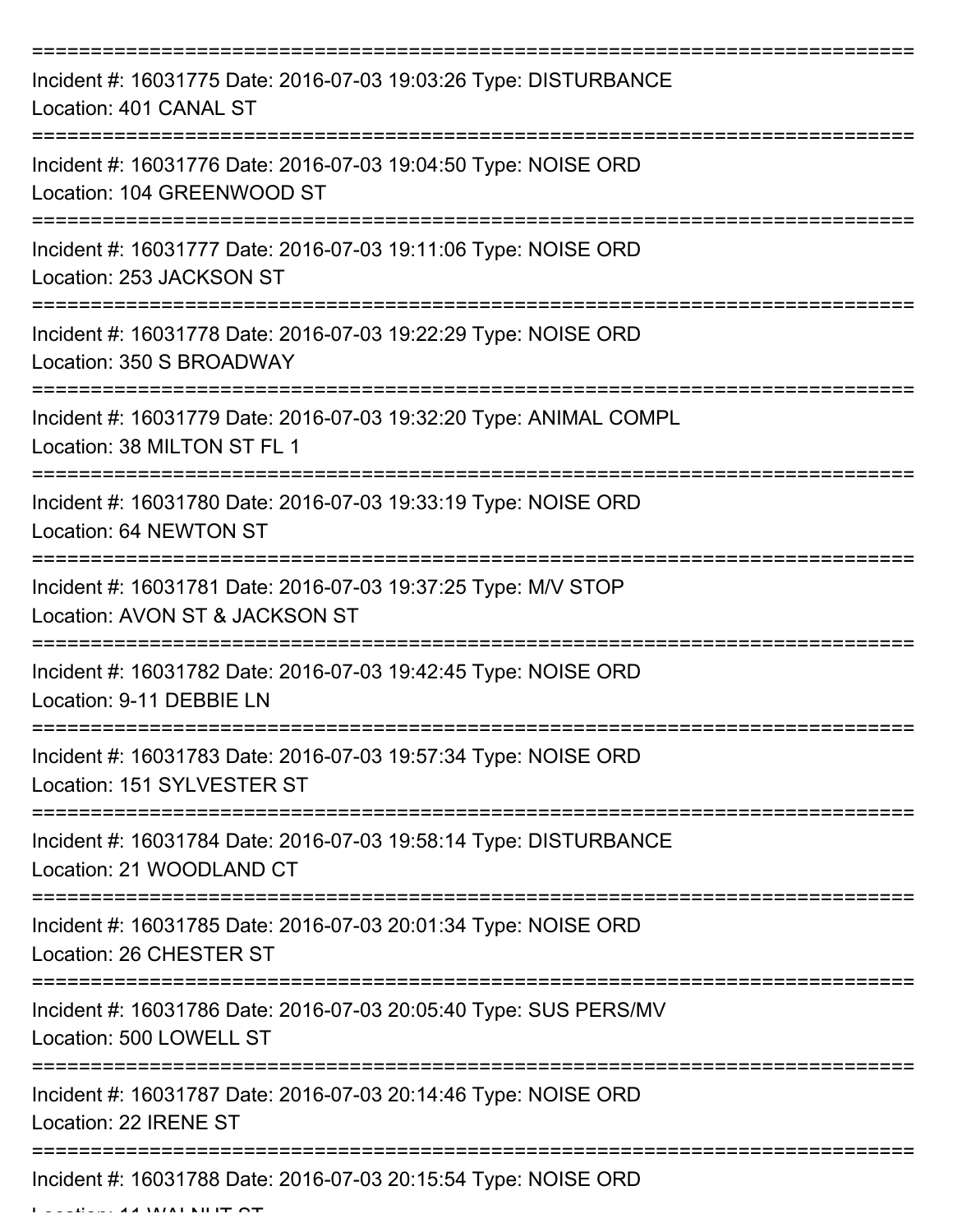| Incident #: 16031789 Date: 2016-07-03 20:19:28 Type: NOISE ORD<br>Location: 350 SOUTH BROADWAY       |
|------------------------------------------------------------------------------------------------------|
| Incident #: 16031790 Date: 2016-07-03 20:19:36 Type: NOISE ORD<br>Location: 10 STEVENS ST            |
| Incident #: 16031791 Date: 2016-07-03 20:21:46 Type: AUTO ACC/NO PI<br>Location: 14 MELROSE ST       |
| Incident #: 16031792 Date: 2016-07-03 20:33:18 Type: NOISE ORD<br>Location: 24 WILLIAM ST            |
| Incident #: 16031793 Date: 2016-07-03 20:45:48 Type: NOISE ORD<br>Location: 115 ARLINGTON ST         |
| Incident #: 16031794 Date: 2016-07-03 20:56:02 Type: ALARMS<br>Location: 80 BAILEY ST                |
| Incident #: 16031795 Date: 2016-07-03 20:58:57 Type: NOISE ORD<br>Location: 428 LOWELL ST            |
| Incident #: 16031796 Date: 2016-07-03 21:11:06 Type: FIRE WORKS<br>Location: 298 LAWRENCE ST         |
| Incident #: 16031797 Date: 2016-07-03 21:13:40 Type: DISORDERLY<br>Location: 42 KENDRICK ST          |
| Incident #: 16031798 Date: 2016-07-03 21:17:22 Type: SUS PERS/MV<br>Location: ESSEX ST & NEWBURY ST  |
| Incident #: 16031799 Date: 2016-07-03 21:19:08 Type: ALARMS<br>Location: 360 BROADWAY                |
| Incident #: 16031800 Date: 2016-07-03 21:30:30 Type: SUS PERS/MV<br>Location: ALLYN TER & BUSWELL ST |
| Incident #: 16031801 Date: 2016-07-03 21:38:09 Type: ALARMS<br>Location: 327 HAVERHILL ST            |
| Incident #: 16031802 Date: 2016-07-03 21:41:58 Type: NOISE ORD                                       |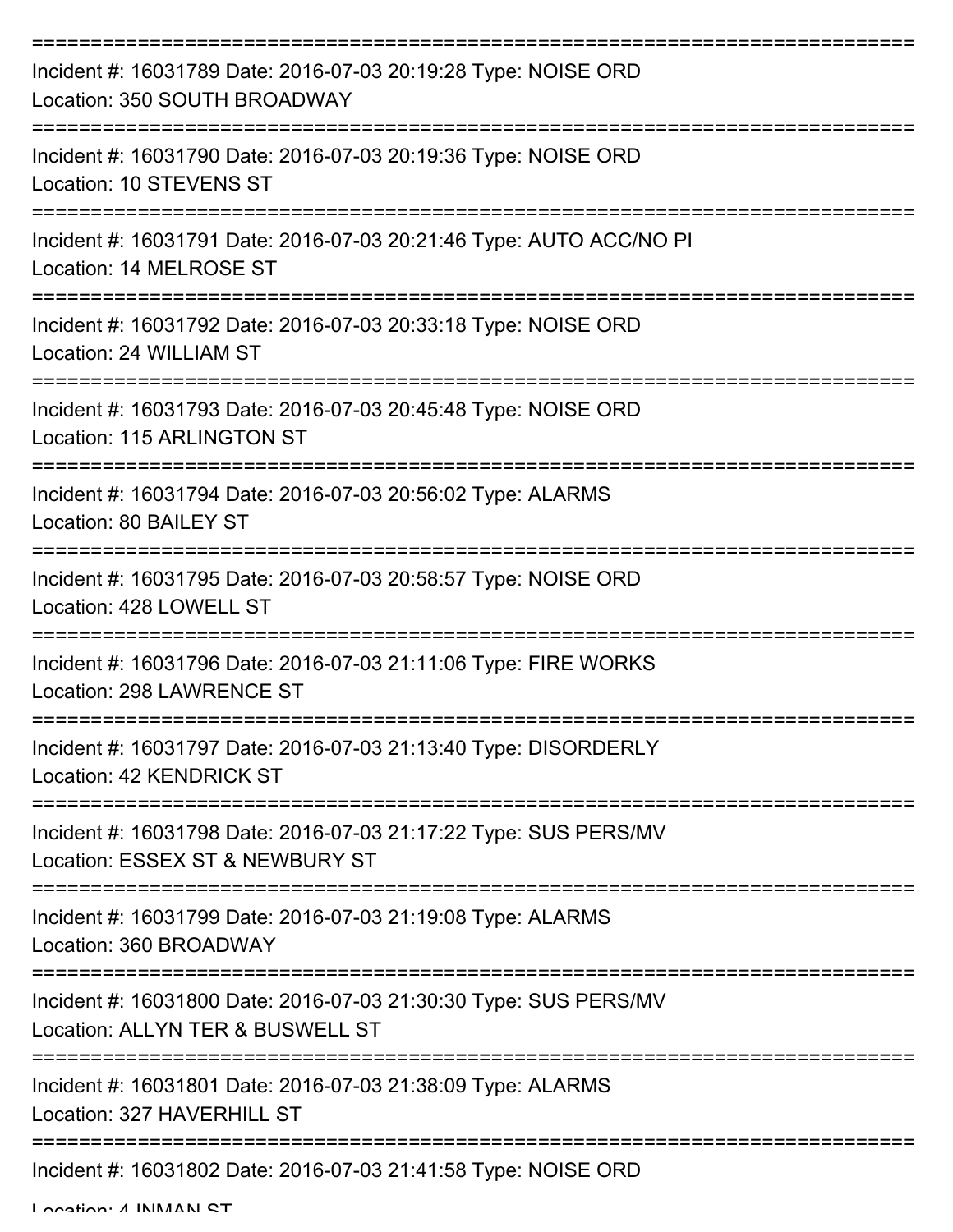| Incident #: 16031803 Date: 2016-07-03 21:47:14 Type: FIRE WORKS<br>Location: SOUTH COMMON / null     |
|------------------------------------------------------------------------------------------------------|
| Incident #: 16031804 Date: 2016-07-03 21:49:00 Type: FIGHT<br>Location: 69 ABBOTT ST                 |
| Incident #: 16031805 Date: 2016-07-03 21:51:51 Type: NOISE ORD<br>Location: 107 WOODLAND ST          |
| Incident #: 16031806 Date: 2016-07-03 21:57:46 Type: LIC PLATE STO<br>Location: 54 ESSEX ST          |
| Incident #: 16031807 Date: 2016-07-03 22:02:16 Type: M/V STOP<br>Location: ABBOTT ST & PARKER ST     |
| Incident #: 16031808 Date: 2016-07-03 22:04:27 Type: NOISE ORD<br>Location: 78 WATER ST              |
| Incident #: 16031809 Date: 2016-07-03 22:04:47 Type: M/V STOP<br>Location: S BROADWAY & SHATTUCK ST  |
| Incident #: 16031810 Date: 2016-07-03 22:07:26 Type: FIRE WORKS<br>Location: BERKELEY ST & KNOX ST   |
| Incident #: 16031811 Date: 2016-07-03 22:11:53 Type: NOISE ORD<br>Location: 134 MARGIN ST            |
| Incident #: 16031812 Date: 2016-07-03 22:13:01 Type: NOISE ORD<br>Location: 4 INMAN ST               |
| Incident #: 16031813 Date: 2016-07-03 22:14:59 Type: M/V STOP<br>Location: BLANCHARD ST & FARNHAM ST |
| Incident #: 16031814 Date: 2016-07-03 22:16:51 Type: NOISE ORD<br>Location: GALE ST & GREENWOOD ST   |
| Incident #: 16031815 Date: 2016-07-03 22:18:07 Type: NOISE ORD<br>Location: 25 SPRINGFIELD ST        |
| Incident #: 16031816 Date: 2016-07-03 22:18:59 Type: FIRE WORKS                                      |

Location: RESOVOIR ST & DARTMOUTH ST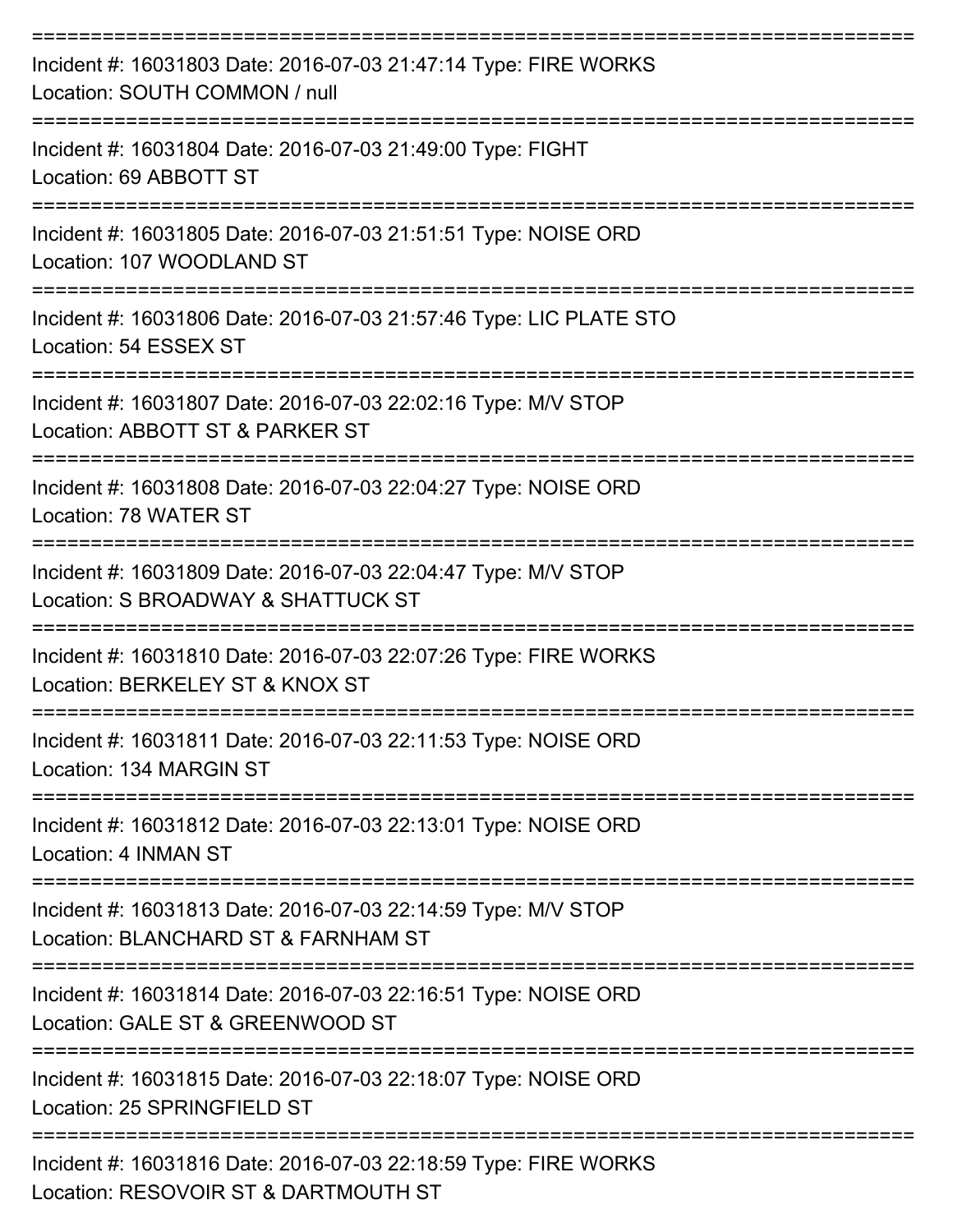| Incident #: 16031817 Date: 2016-07-03 22:22:05 Type: NOISE ORD<br>Location: 169 HAVERHILL ST                                        |
|-------------------------------------------------------------------------------------------------------------------------------------|
| ==================================<br>Incident #: 16031818 Date: 2016-07-03 22:23:47 Type: MEDIC SUPPORT<br>Location: 157 FOSTER ST |
| Incident #: 16031819 Date: 2016-07-03 22:27:01 Type: FIRE WORKS<br>Location: 68 PHILLIPS ST                                         |
| Incident #: 16031820 Date: 2016-07-03 22:32:29 Type: NOISE ORD<br>Location: 8 PROSPECT CT                                           |
| Incident #: 16031821 Date: 2016-07-03 22:32:39 Type: NOISE ORD<br>Location: 317 AMES ST                                             |
| Incident #: 16031822 Date: 2016-07-03 22:40:00 Type: FIRE WORKS<br>Location: 1 BEACON AV                                            |
| Incident #: 16031823 Date: 2016-07-03 22:43:16 Type: NOISE ORD<br>Location: 66 NEWTON ST                                            |
| Incident #: 16031824 Date: 2016-07-03 22:44:14 Type: UNKNOWN PROB<br>Location: 163 PARK ST FL 2                                     |
| Incident #: 16031826 Date: 2016-07-03 22:46:05 Type: DISTURBANCE<br>Location: 161 PARK ST                                           |
| Incident #: 16031825 Date: 2016-07-03 22:46:07 Type: FIRE WORKS<br>Location: 559 HAVERHILL ST                                       |
| Incident #: 16031828 Date: 2016-07-03 22:46:59 Type: NOISE ORD<br>Location: 107 BEACON AV                                           |
| Incident #: 16031827 Date: 2016-07-03 22:47:14 Type: NOISE ORD<br>Location: 8 ALDEN CT                                              |
| Incident #: 16031831 Date: 2016-07-03 22:50:51 Type: ANIMAL COMPL<br>Location: E HAVERHILL ST & MARSTON ST                          |
| Incident #: 16031829 Date: 2016-07-03 22:52:20 Type: FIRE WORKS<br>Location: MYRTLE ST & SARATOGA ST                                |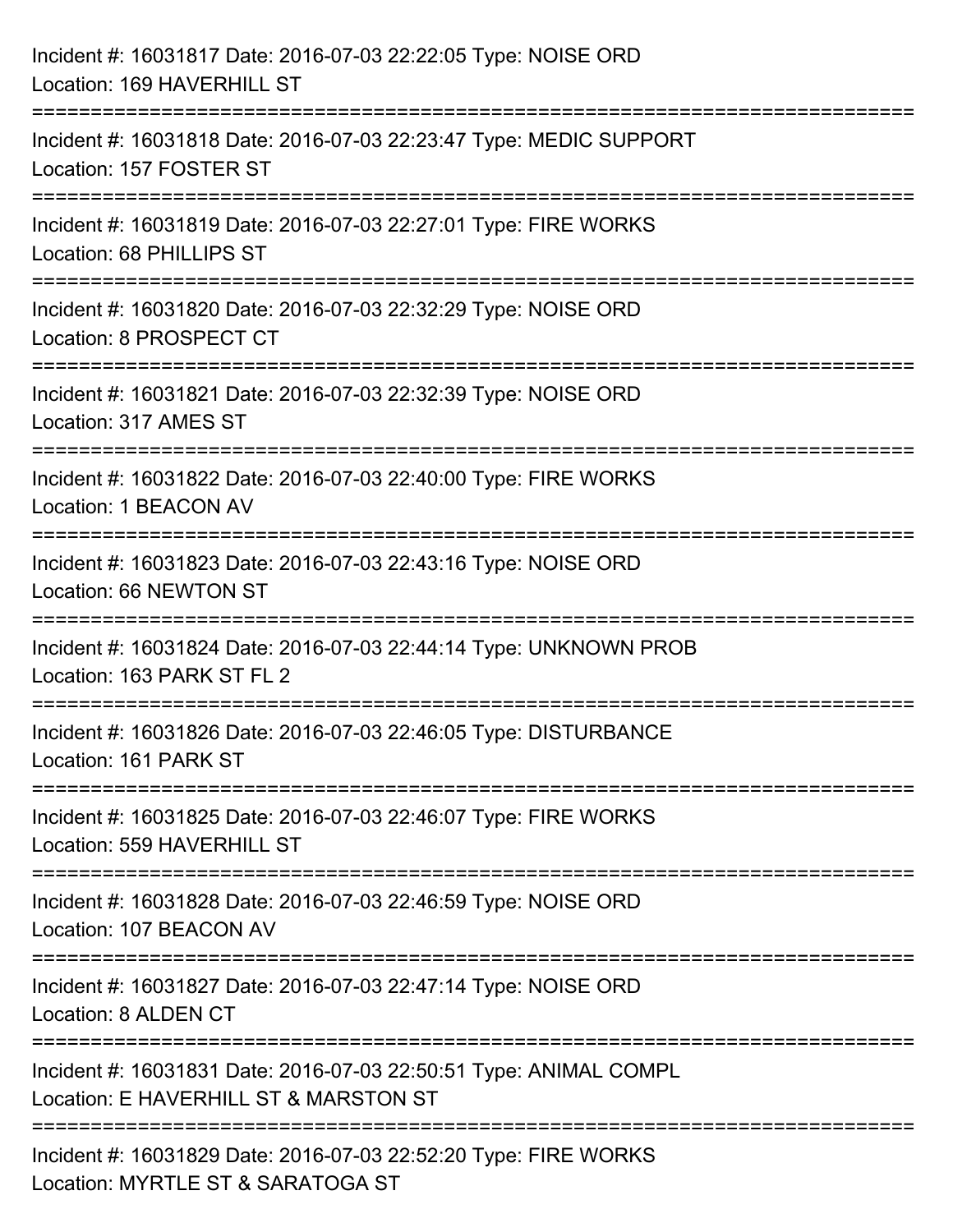| Incident #: 16031830 Date: 2016-07-03 22:52:27 Type: NOISE ORD<br>Location: ARLINGTON ST & HAMPSHIRE ST                            |
|------------------------------------------------------------------------------------------------------------------------------------|
| Incident #: 16031832 Date: 2016-07-03 22:53:47 Type: NOISE ORD<br>Location: 10 PROSPECT CT                                         |
| Incident #: 16031834 Date: 2016-07-03 22:57:22 Type: A&B PAST<br>Location: PARK ST & WILLOW ST                                     |
| Incident #: 16031833 Date: 2016-07-03 22:57:30 Type: FIRE WORKS<br>Location: FERRY ST & HIGH ST                                    |
| Incident #: 16031835 Date: 2016-07-03 23:00:16 Type: ANIMAL COMPL<br>Location: JACKSON ST AND HAVERHILL ST<br>==================== |
| Incident #: 16031836 Date: 2016-07-03 23:01:49 Type: NOISE ORD<br>Location: 18 KENWOOD PL                                          |
| Incident #: 16031837 Date: 2016-07-03 23:04:06 Type: DUMPSTER FIRE<br>Location: 196 PHILLIPS ST<br>=========================       |
| Incident #: 16031838 Date: 2016-07-03 23:05:02 Type: ALARMS<br>Location: 98 BRADFORD ST                                            |
| Incident #: 16031839 Date: 2016-07-03 23:06:05 Type: FIRE WORKS<br>Location: N BOYLSTON ST                                         |
| Incident #: 16031840 Date: 2016-07-03 23:06:20 Type: NOISE ORD<br><b>Location: SOUTH COMMON</b>                                    |
| Incident #: 16031841 Date: 2016-07-03 23:11:41 Type: DOMESTIC/PROG<br>Location: 180 S UNION ST FL 3                                |
| Incident #: 16031842 Date: 2016-07-03 23:12:28 Type: FIRE WORKS<br>Location: 34 SHAW ST                                            |
| Incident #: 16031844 Date: 2016-07-03 23:14:44 Type: NOISE ORD<br>Location: BASSWOOD ST                                            |
| Incident #: 16031843 Date: 2016-07-03 23:14:47 Type: NOISE ORD<br>Location: 1 HIGHGATE ST                                          |

===========================================================================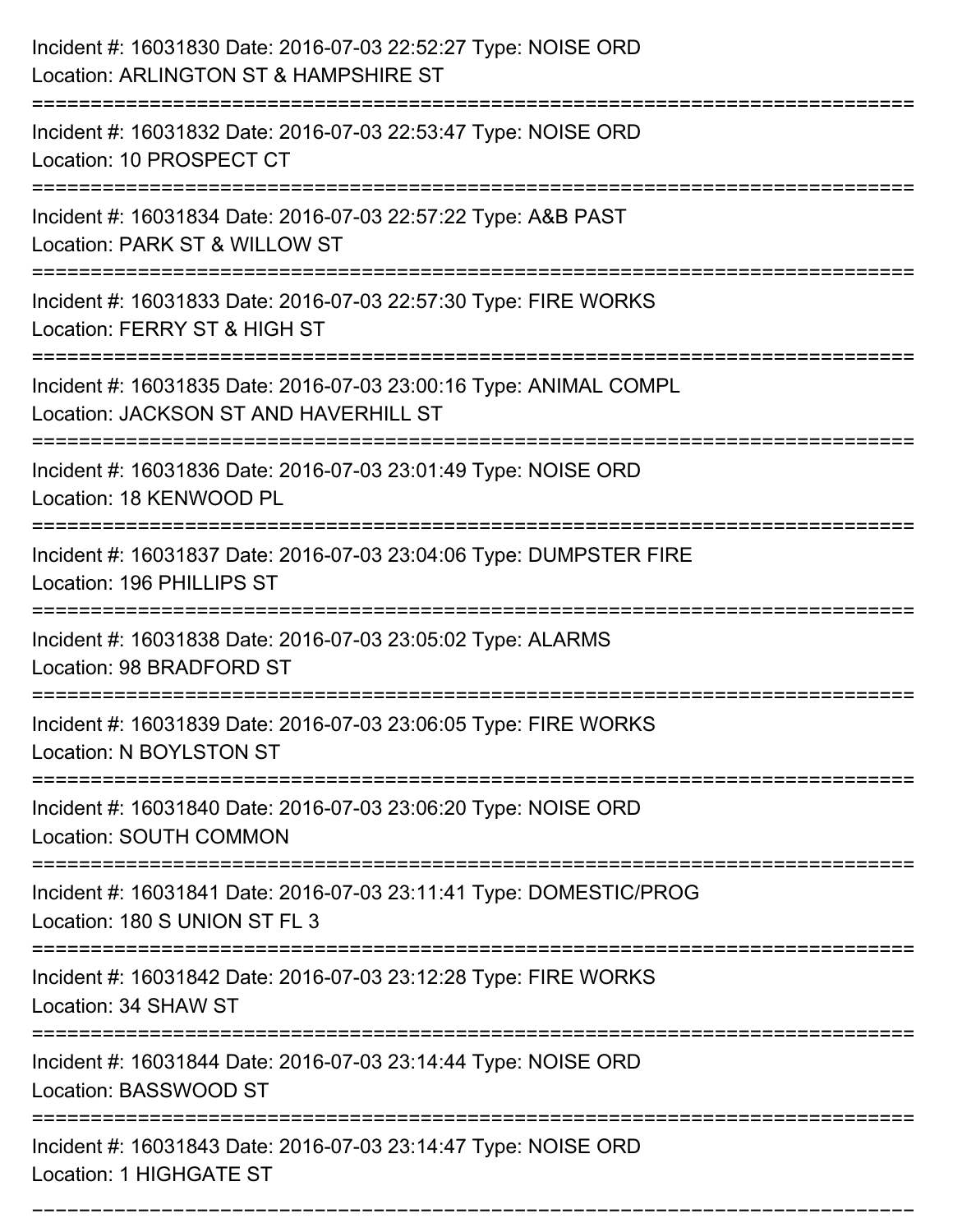| Incident #: 16031845 Date: 2016-07-03 23:18:05 Type: DOMESTIC/PROG<br>Location: 64 GREENWOOD ST                        |
|------------------------------------------------------------------------------------------------------------------------|
| Incident #: 16031846 Date: 2016-07-03 23:20:19 Type: NOISE ORD<br>Location: 107 BEACON AVE                             |
| Incident #: 16031847 Date: 2016-07-03 23:22:11 Type: FIRE WORKS<br>Location: COOLIAGE ST                               |
| Incident #: 16031848 Date: 2016-07-03 23:22:55 Type: NOISE ORD<br>Location: 12 WENDELL ST                              |
| Incident #: 16031849 Date: 2016-07-03 23:24:55 Type: FIRE WORKS<br><b>Location: SUNSET AVE</b>                         |
| Incident #: 16031850 Date: 2016-07-03 23:25:20 Type: DISORDERLY<br>Location: 25 PEARL ST                               |
| Incident #: 16031851 Date: 2016-07-03 23:28:15 Type: AUTO ACC/NO PI<br>Location: 69 UNION ST                           |
| Incident #: 16031852 Date: 2016-07-03 23:39:01 Type: LOUD NOISE<br>Location: 105 BEACON AV                             |
| Incident #: 16031854 Date: 2016-07-03 23:41:59 Type: NOISE ORD<br>Location: AVON ST & BRUCE ST                         |
| ============<br>Incident #: 16031853 Date: 2016-07-03 23:42:50 Type: NOISE ORD<br>Location: ARLINGTON ST & EXCHANGE ST |
| Incident #: 16031855 Date: 2016-07-03 23:46:29 Type: ASSSIT OTHER PD<br>Location: BROADWAY & LOWELL ST                 |
| Incident #: 16031856 Date: 2016-07-03 23:54:22 Type: NOISE ORD<br>Location: 148 FARNHAM ST                             |
| Incident #: 16031858 Date: 2016-07-03 23:56:24 Type: CIVIL PROB<br>Location: 105 BOXFORD ST FL 3                       |
| Incident #: 16031857 Date: 2016-07-03 23:56:27 Type: A&B PAST<br>Location: FROSTY MUG / 275 MERRIMACK ST               |